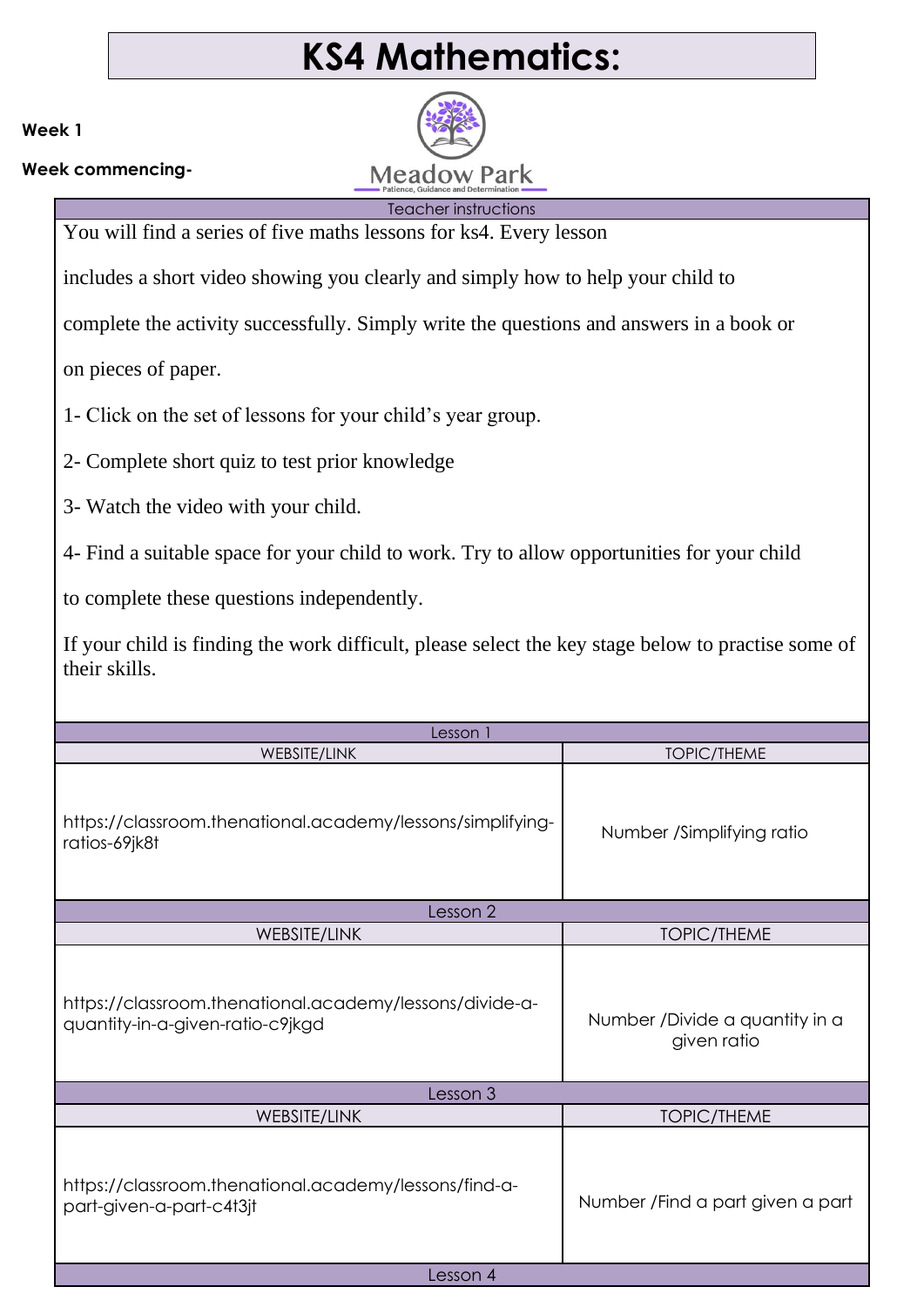| WEBSITE/LINK                                                                                       | <b>TOPIC/THEME</b>                                    |  |
|----------------------------------------------------------------------------------------------------|-------------------------------------------------------|--|
| https://classroom.thenational.academy/lessons/find-the-<br>total-or-difference-given-a-part-74v66e | Number / Find the total or<br>difference given a part |  |
| Lesson 5                                                                                           |                                                       |  |
| WEBSITE/LINK                                                                                       | <b>TOPIC/THEME</b>                                    |  |
| https://classroom.thenational.academy/lessons/ratio-and-<br>fractions-6xikce                       | Number / Ratio and fractions                          |  |

## **Week 2**

## **Week commencing-**

| Teacher instructions                                                                               |                              |  |
|----------------------------------------------------------------------------------------------------|------------------------------|--|
| You will find a series of five maths lessons for ks4. Every lesson                                 |                              |  |
|                                                                                                    |                              |  |
| includes a short video showing you clearly and simply how to help your child to                    |                              |  |
|                                                                                                    |                              |  |
| complete the activity successfully. Simply write the questions and answers in a book or            |                              |  |
|                                                                                                    |                              |  |
| on pieces of paper.                                                                                |                              |  |
|                                                                                                    |                              |  |
| 1- Click on the set of lessons for your child's year group.                                        |                              |  |
|                                                                                                    |                              |  |
| 2- Complete short quiz to test prior knowledge                                                     |                              |  |
|                                                                                                    |                              |  |
|                                                                                                    |                              |  |
| 3- Watch the video with your child.                                                                |                              |  |
|                                                                                                    |                              |  |
| 4- Find a suitable space for your child to work. Try to allow opportunities for your child         |                              |  |
|                                                                                                    |                              |  |
| to complete these questions independently.                                                         |                              |  |
|                                                                                                    |                              |  |
| If your child is finding the work difficult, please select the key stage below to practise some of |                              |  |
| their skills.                                                                                      |                              |  |
|                                                                                                    |                              |  |
|                                                                                                    |                              |  |
| Lesson 1                                                                                           |                              |  |
| WEBSITE/LINK                                                                                       | <b>TOPIC/THEME</b>           |  |
|                                                                                                    |                              |  |
|                                                                                                    | Number / Compare the cost of |  |
| https://classroom.thenational.academy/lessons/compare-                                             | two items using the unitary  |  |
| the-cost-of-two-items-using-the-unitary-method-c8uk4r                                              | method                       |  |
|                                                                                                    |                              |  |
|                                                                                                    |                              |  |
| Lesson 2                                                                                           |                              |  |